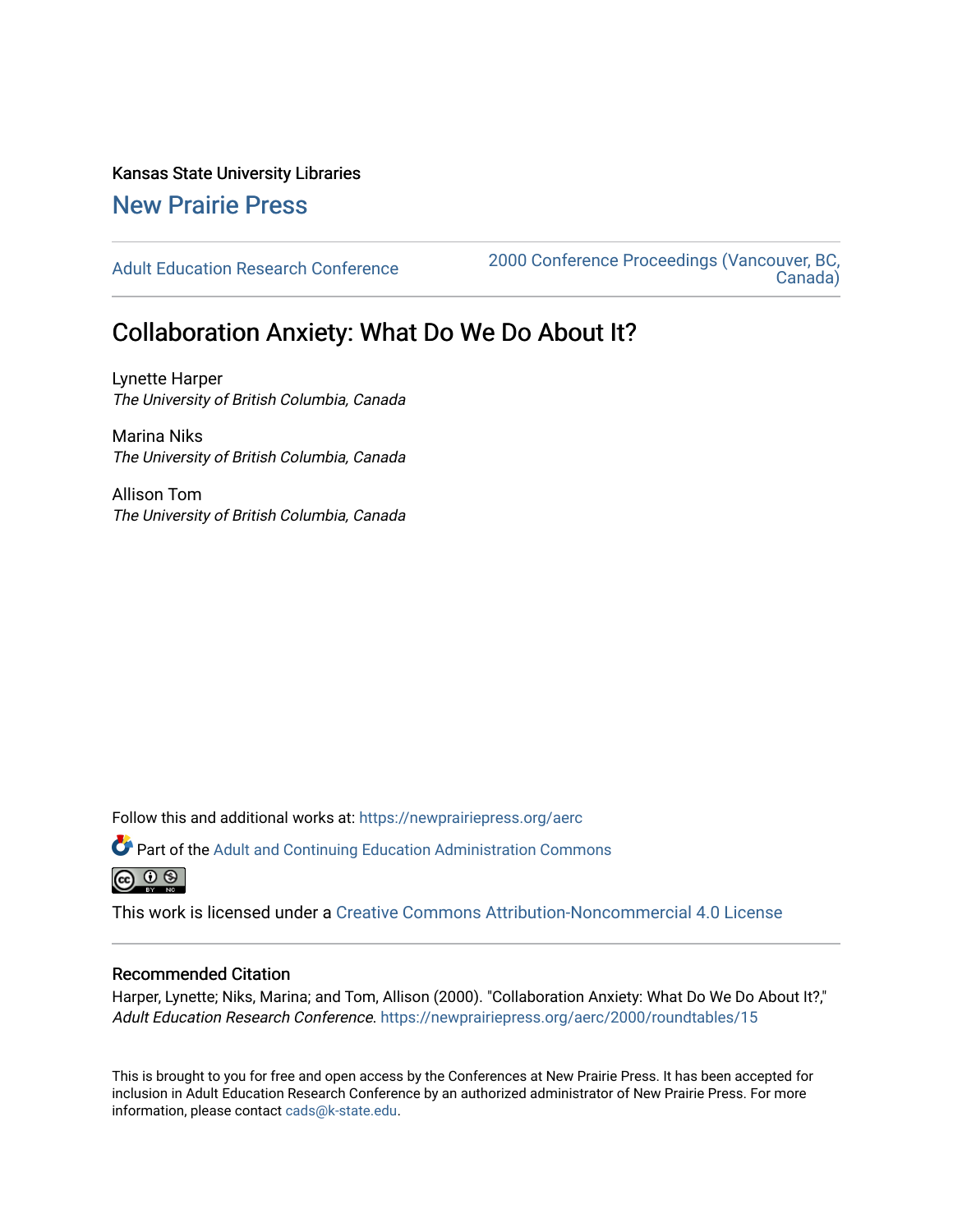## **Collaboration Anxiety: What Do We Do About It?**

Lynette Harper, Marina Niks and Allison Tom The University of British Columbia, Canada

**Abstract**: *The growing momentum of collaborative and participatory research initiatives is raising new issues in social science research. Collaborative research projects differ dramatically in their theoretical and methodological approaches, but they all involve personal risk-taking by the researchers as well as the researched. We believe that the most critical topic in collaboration is the commitment to changing the power dynamics in a research relationship.*

There is much talk in the academy and among funding agencies in support of cooperative work, but aside from a few exceptions, there has been little change in the institutional structures and everyday practices that constrain it. As collaborative researchers, we are struggling to develop strategies for working within or around institutional values and responsibilities.

Depending on the collaboration, there can be increasing forces influencing and constraining research relationships. There may be one or many organizations influencing decisions about who will participate in the research and how and some of these rules might collide. Researchers are caught within a web of rules and responsibilities beyond their control that affect the direction of their relationships and the course of the research project. Within the university alone, we must negotiate our way through a raft of policies and procedures including ethical reviews, confidentiality requirements, and competitive pressure to "publish or perish."

Working outside the certainty of a traditional institution/researcher/subject relationship can be a source of anxiety for all potential participants. No matter how experienced we are in our academic disciplines or fields of practice, creating a new collaboration is a venture into the unknown. Most North Americans are used to thinking of research as a relationship where the researcher is in charge and other people are passive subjects. To work collaboratively, however, researchers and community members must seek ways to learn new roles, and to talk about roles, expectations, and power relationships. Our own experiences echo the literature of collaboration. We have learned that all parties must be willing and able to devote a great deal of energy to communicating with each other about their expectations and the ways the relationship can develop. A great deal of time is usually spent in building a team, exploring the collaborative process and laying foundations for positive working relationships. Omitting this step can lead to alienation and may imperil an entire project.

Research is more likely to be a high priority for researchers than for other participants. Too often we arrogantly assume that participants will share our enthusiasm for reflecting on and writing about their lives. Collaborative research demands more time from all of its participants than conventional research. Active involvement means more than passively supplying information. Researchers are required to invest in negotiating research questions and analyses with other participants.

As collaborative researchers, we have found ourselves in new and uneasy situations. We have felt uncomfortable and exposed to have other people describe our work, and we have become far more aware of how studying others can be used to control, judge or criticize them. We have shared research responsibilities with people with very different values, life experiences, social, cultural and educational backgrounds as well as economic status.

We are still trying to deal with the dilemmas that arise from acknowledging and addressing changing the power dynamics in our research relationships. With each new project, we ask ourselves how we can address the dilemmas of working across differences – in economic status, in language, literacy and cultural assumptions. How can we work across the divides of privilege without patronizing or inflicting pain?